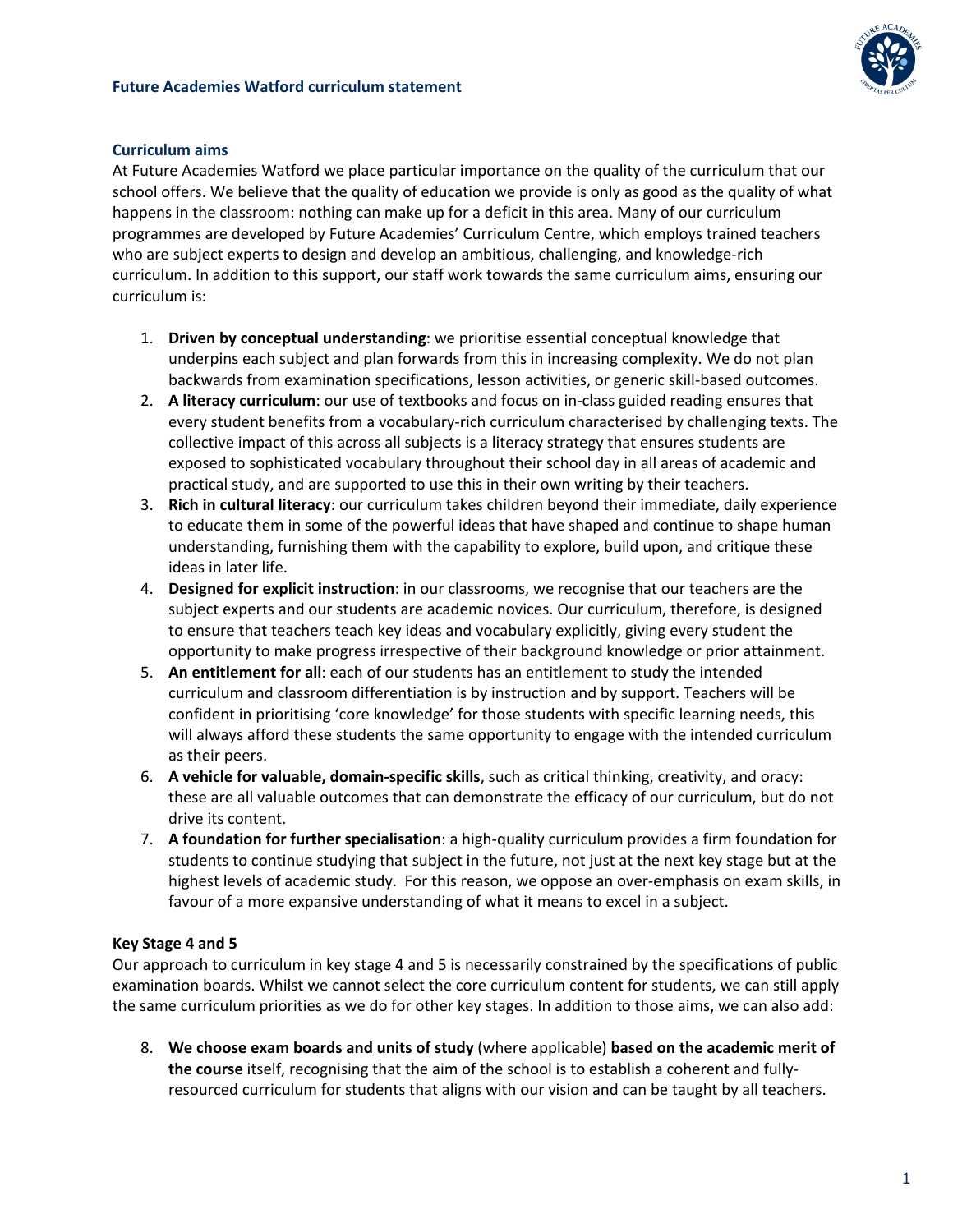

9. **We do not allow assessment to drive the curriculum**; the curriculum drives assessment. This means that a focus of curriculum planning is teaching the course to its fullest potential (and, indeed, teaching beyond the specification where possible). Revision is supported through careful curriculum planning that allows for regular retrieval practice and effective interleaving, and exam skills are taught in the service of, not at the expense of, curriculum instruction.

# **The curriculum in the classroom**

The curriculum plans for each year group can be accessed via our website. Knowledge sits at the heart of our curriculum and, consequently, the process of passing on that knowledge to students sits at the heart of our teaching practice. As such, we recognise that learning is closely connected to memory: in part, learning is the process of building up a coherent and detailed mental map or schema of a subject in our long-term memory.

An important implication of this is that the most effective method of teaching – of transmitting knowledge and so developing students' schema – is particular to specific subjects. This is to say, for example, that many of the elements of a 'good' history lesson will be different to a 'good' chemistry lesson. This prioritises teachers' *pedagogic content knowledge* (their knowledge of how to teach each part of our curriculum)*.* 

However, we also believe that there are some general principles, or habits, that underpin effective classroom practice. As a school, we advocate for the importance of explicit instruction in the classroom, where the teacher explains the curriculum to students clearly and in small stages, asking lots of questions to check understanding, modelling complex ideas or tasks visually in front of the class, and providing opportunities for deliberate practice of skills, such as essay writing. Our implementation of the curriculum is therefore informed by a framework that makes these general principles explicit for our teachers and shapes our approach to their professional development.

Our 'Eight Habits of Effective Classroom Practice' are a list of practices that provide a foundation for effective teaching in our school. Importantly, they are not a list of things we would expect to see in every lesson, a checklist for lesson observations, or an exhaustive account of good teaching practices. What they do provide is a common language around teaching and learning across our school, making it simpler to identify and discuss specific elements of teaching and curriculum implementation.

## **Our Eight Habits of Effective Classroom Practice**

- 1. Creating a calm, scholarly, and inclusive classroom culture that is focused on academic or practical study first and foremost.
- 2. Crafting a memorable and meaningful exposition of the curriculum, considering how best to phrase and utilise explanation, exemplification, or elaboration to assist all students to access the curriculum.
- 3. Using questioning frequently to check students' understanding, identify misunderstandings or misconceptions, and develop thinking around a topic.
- 4. Modelling complex information visually for students, breaking down explanations into small chunks or illustrating processes so that all students are confident in what they need to know and be able to do.
- 5. Teaching responsively, which is to say, checking students' understanding and adapting lesson plans or in-lesson scaffolding to focus on what individual classes need to prioritise.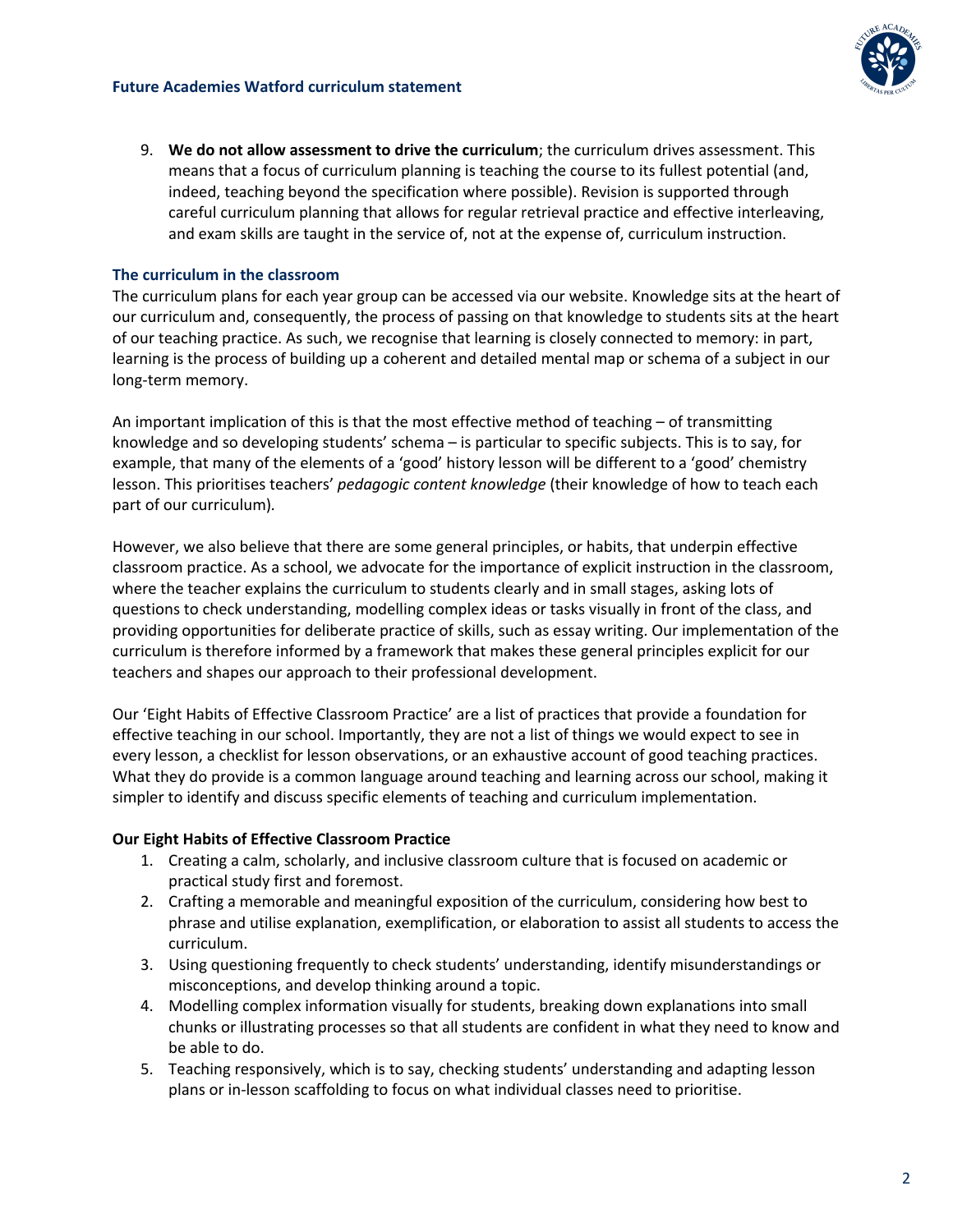#### **Future Academies Watford curriculum statement**



- 6. Creating plenty of time for in-class writing and opportunities for independent practice, which is crucial for students to think deeply about what they are learning.
- 7. Promoting and practising oracy in the classroom through whole-class discussion, paired talk, or individual presentations. Crucially, we want teachers to ensure students are active participants in their learning, able to articulate and express themselves persuasively and confidently.
- 8. Managing the cognitive demands placed on students by limiting unnecessary or extraneous information, and foregrounding the information that students need to focus on and think about deeply.

# **Inclusion and supporting students with SEND**

At Future Academies Watford our teachers work closely with our SEND Coordinator to ensure that all students are included in school life and experience academic success. Our SENDCo provides information to teachers that is accurate, relevant, and accessible to support lesson planning. Our teachers plan lessons which provide additional scaffolding to support those students that need it most. This means that teachers do not differentiate by giving students with SEND different, less challenging curriculum materials; rather, they provide additional support to ensure these students can access the same curriculum as their peers. More information about how our curriculum meets the needs of students with SEND is available from our SENDCos.

# **Assessing the impact of the curriculum**

In our academies, we assess students' learning in two ways.

- **1. Formative assessment**, which is sometimes called *assessment for learning*. The purpose of formative assessment is to check student understanding during lessons and to enable teaching that is responsive to the information gained from this. Examples of formative assessment include regular low-stakes testing, questioning in class, interrogative and instructional marking, batch or sample marking and feedback lessons, all of which can address common misconceptions or require students to recall knowledge. Formative assessment is part of the everyday experience of teaching and learning across the school: it is the most valuable tool for our teachers to understand the impact of our curriculum throughout the year.
- **2. Summative assessment**, which is sometimes called *assessment of learning*. Our school conducts summative assessments in formal conditions (i.e. examinations), which are specifically designed to test knowledge of the curriculum. Summative assessments are designed by the Curriculum Centre (for curricula provided by the Centre), school departments (for curricula designed within schools), or public examination boards (only for students preparing for public examinations).

Our summative assessments are carefully designed to ensure that they are *fair* (e.g. they do not assume or require knowledge outside the curriculum being assessed, they are suitable for all levels of knowledge of the curriculum, and they are sat in appropriate conditions), and they are *reliable* (i.e. student outcomes indicate their wider knowledge of the curriculum).

Whilst formative assessment is part of the day-to-day experience of teachers and students, it is important that summative assessment only takes place at intervals when such assessment can be valuable and purposeful for all involved. It is important that summative assessment is not over-used, which can lead to assessment driving the delivery of the curriculum ('teaching to the test') and a narrowing of the curriculum. With this in mind, our school typically conducts summative assessments: